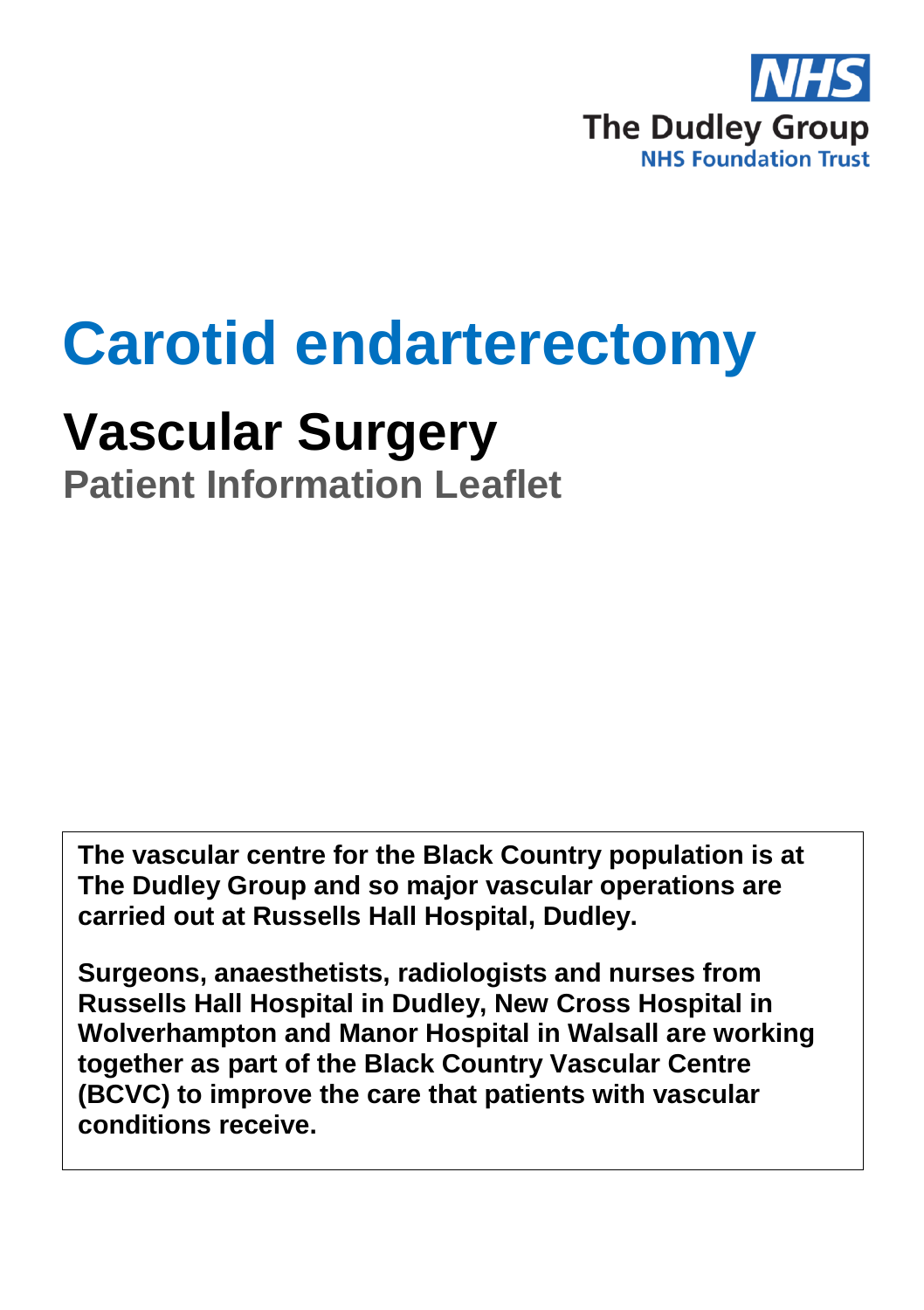#### **Introduction**

This leaflet is about an operation known medically as a carotid endarterectomy. It tells you about what happens during the procedure and its benefits and risks.

If you need any more information on the procedure, please speak to the vascular team.

#### **What is a carotid endarterectomy?**

It is an operation to unblock an artery called a carotid artery. These arteries are the main blood vessels that go to the head and neck (please see figure 1).



Figure 1 shows the carotid arteries (Reproduced with permission from Blausen Gallery, 2014)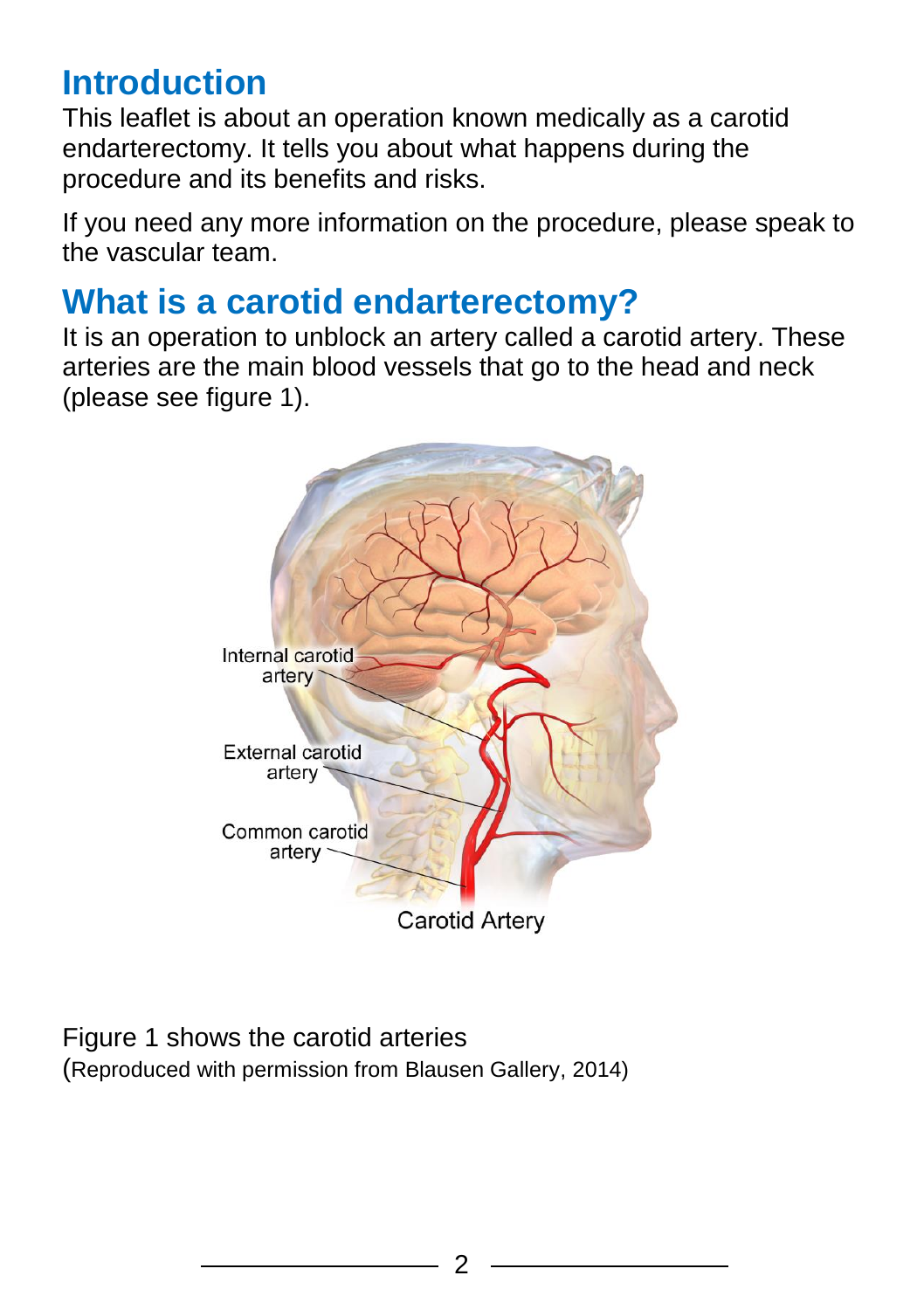#### **Why is the operation needed?**

#### **It may be needed if one or both of your carotid arteries become narrowed.**

This can happen if you have a build-up of fatty deposits in your arteries. It is known medically as carotid artery disease (CAD).

If you have CAD, it increases your chances of having a [stroke](http://www.nhs.uk/conditions/Stroke/Pages/Introduction.aspx) or a mini stroke [\(transient ischaemic attack –](http://www.nhs.uk/conditions/Transient-ischaemic-attack/Pages/Introduction.aspx) TIA). A TIA is similar to a stroke but the symptoms are temporary and usually disappear within 24 hours. Often CAD is discovered after a patient has had a stroke or TIA.

## **Why does CAD develop?**

Normal healthy arteries are elastic and smooth on the inside, allowing blood to easily flow through them. As a person gets older, fatty deposits can build up inside arteries, making them narrower and stiffer. This is known medically as [atherosclerosis.](http://www.nhs.uk/conditions/atherosclerosis/pages/introduction.aspx) It means that the blood cannot flow through the artery as easily.

Other factors that can contribute to a build-up of fatty deposits in arteries include:

- a high fat diet
- high blood pressure
- [diabetes](http://www.nhs.uk/conditions/Diabetes/Pages/Introduction.aspx)
- [smoking](http://www.nhs.uk/conditions/Smoking-(quitting)/Pages/introduction.aspx)

## **How is CAD diagnosed?**

CAD is suspected in a person who has had the [symptoms of a](http://www.nhs.uk/Conditions/Stroke/Pages/Symptoms.aspx)  [stroke](http://www.nhs.uk/Conditions/Stroke/Pages/Symptoms.aspx) or TIA. It may be diagnosed if you are having tests for another reason and the doctor testing you notices your arteries are narrowed.

If your doctor thinks that you might have CAD, they will suggest you have brain imaging tests. These tests check the blood supply to your brain and show any narrowing in your carotid arteries.

If tests show your carotid arteries are narrowed, it depends how narrow they are as to whether you will need surgery.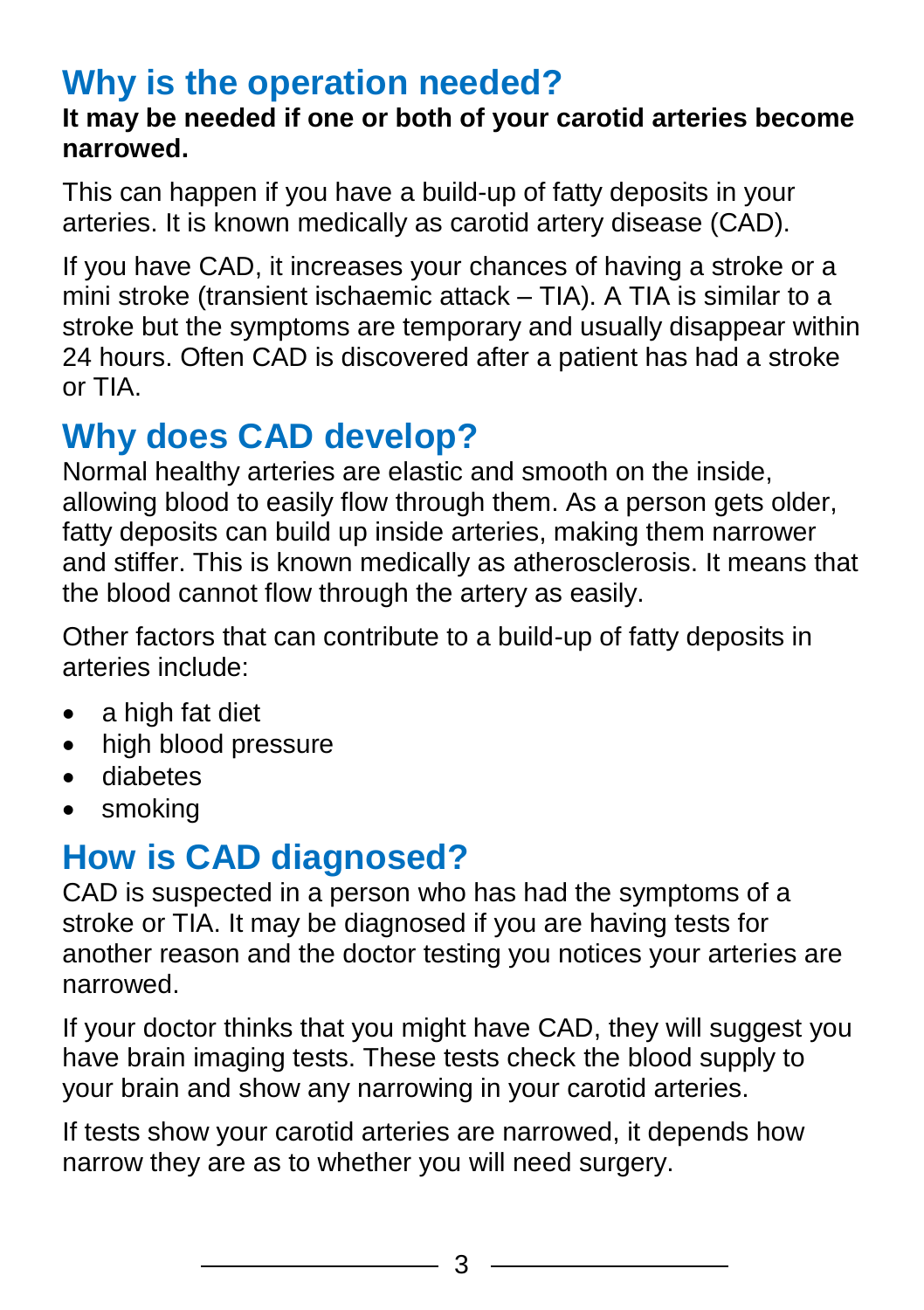It is important to realise that the left side of the brain looks after the right arm and leg, and the right side of the brain looks after the left arm and leg.

#### **When is surgery recommended?**

The National Institute for Health and Care Excellence (NICE) recommends the surgery for people who have had a stroke or TIA, and who have moderate or severe narrowing in their arteries.

You should be assessed within a week of the start of your stroke or TIA symptoms. The operation will ideally be carried out within two weeks of your symptoms starting.

Surgery will sometimes be recommended if you have severe narrowing of your arteries but have not already had a stroke or a TIA.

Surgery will not be recommended if you have minor narrowing. A carotid endarterectomy will not benefit people with a complete blockage of their carotid artery.

#### **What are the benefits?**

The surgery reduces the chances of having further strokes, TIAs and/or death significantly.

#### **What are the risks?**

As with all types of surgery, there are risks associated with having a carotid endarterectomy. It is important that we make you aware of these risks.

The three main risks are:

- stroke two in every 100 people may have a stroke during or after the procedure. This number may be higher in people who have had a stroke before the operation.
- heart attack around two in every 100 people may have a heart attack during or after the procedure.
- death less than one person in every 100 may die during or after the procedure. This is usually as a result of complications such as a stroke or heart attack.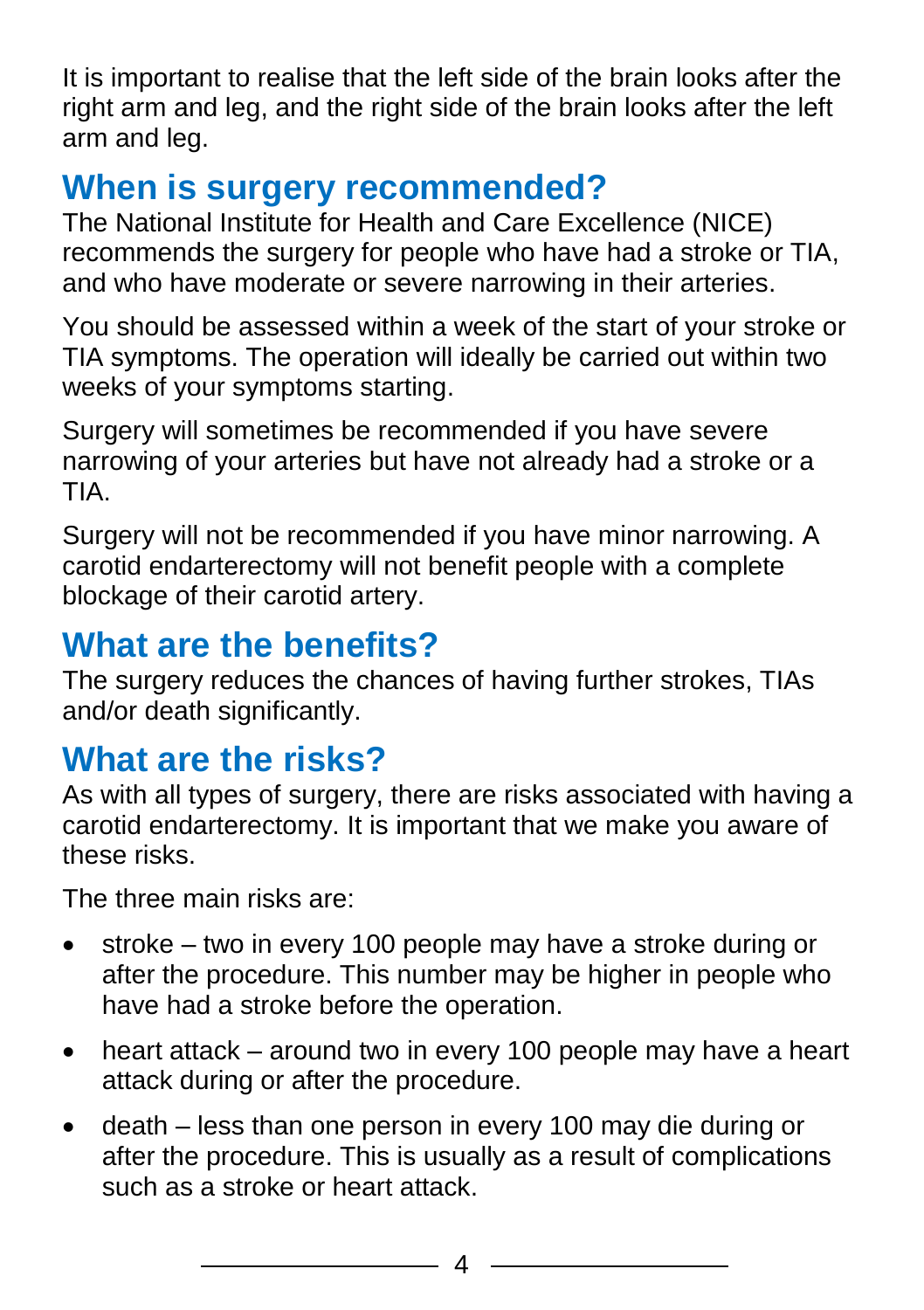Most strokes that occur after the procedure are caused by an artery in the brain becoming blocked soon after the operation, or because there is some bleeding into the brain tissue. Your surgical and anaesthetic team will do all they can to prevent this.

Other risks include:

- Pain or numbness at the wound site can be temporary or permanent.
- Bleeding at the site of the wound. Rarely, a blood transfusion is needed.
- Wound infection the wound where the cut is made can get infected. This affects less than one in every 100 people and is easily treated with antibiotics.
- Chest infection these occasionally occur as they are a risk with any surgery. They are more common in smokers.
- $\bullet$  Blood clots also known as deep vein thrombosis (DVT). When you are not active for a period of time, blood moves more slowly around your body which can trigger a blood clot. We will assess whether you may be at risk of this.

If necessary, we may recommend that you wear compression stockings, and have an injection of a blood-thinning medication each day you are in hospital.

- Nerve damage this can cause a hoarse voice, and weakness or numbness on the side of your face. It affects around four in every 100 people, but is usually temporary and disappears within a month.
- Narrowing of the carotid artery again. Further surgery is required in about two to four in every 100 people.

Your surgeon should explain the risks associated before you have the procedure. Ask them about anything you are not sure about, and to answer any concerns you have.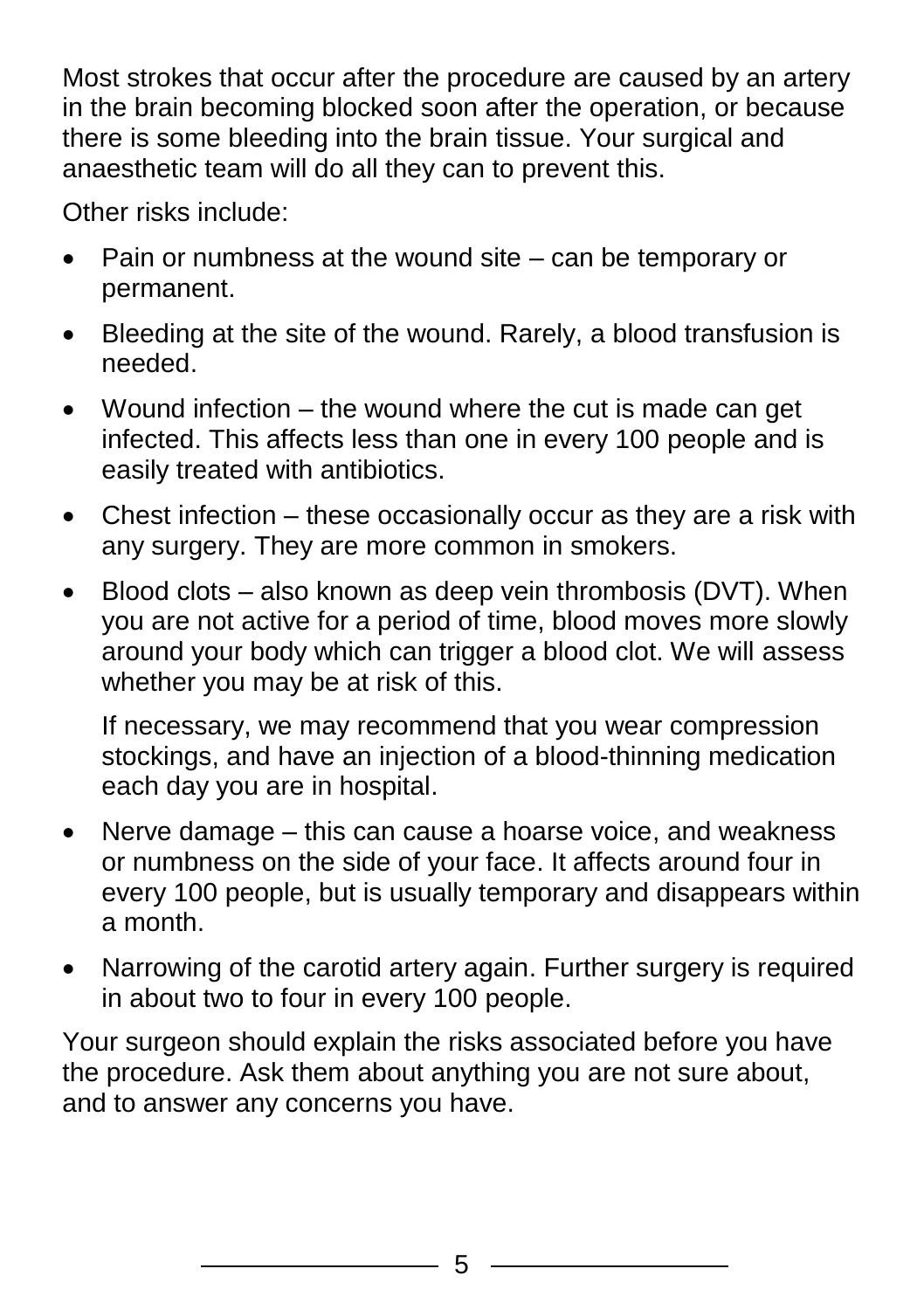#### Increased risk

Factors that increase the risks include older age, smoking, obesity, diabetes, heart disease, blockage of your other carotid artery and a recent severe stroke.

#### **What are the alternatives?**

An alternative is treatment with aspirin or other medication. However, there is a higher risk that a major stroke will occur with this treatment than if you have surgery.

Sometimes an alternative procedure called carotid artery stent placement may be considered. For this, a small cut is made in the groin (inner thigh) and a mesh cylinder (stent) is placed into the narrowed section of artery to widen it.

This stent placement is currently thought to be associated with a higher risk of stroke during the procedure. However, it is a useful alternative for people who may have a higher risk of complications from a carotid endarterectomy operation.

#### **How do I prepare for surgery?**

After having a TIA or stroke, all patients are given medical treatment and advice to reduce their risk of further TIAs or strokes. This includes treatment of:

- high blood pressure
- diabetes
- high cholesterol levels
- heart disease
- losing weight
- stopping smoking

Common treatments include aspirin or a similar drug, and a statin. Statins are cholesterol-lowering drugs.

Stopping smoking is very important. If you would like help with stopping smoking, please contact a member of the hospital Stop Smoking Team on 01384 456111 ext. 2783.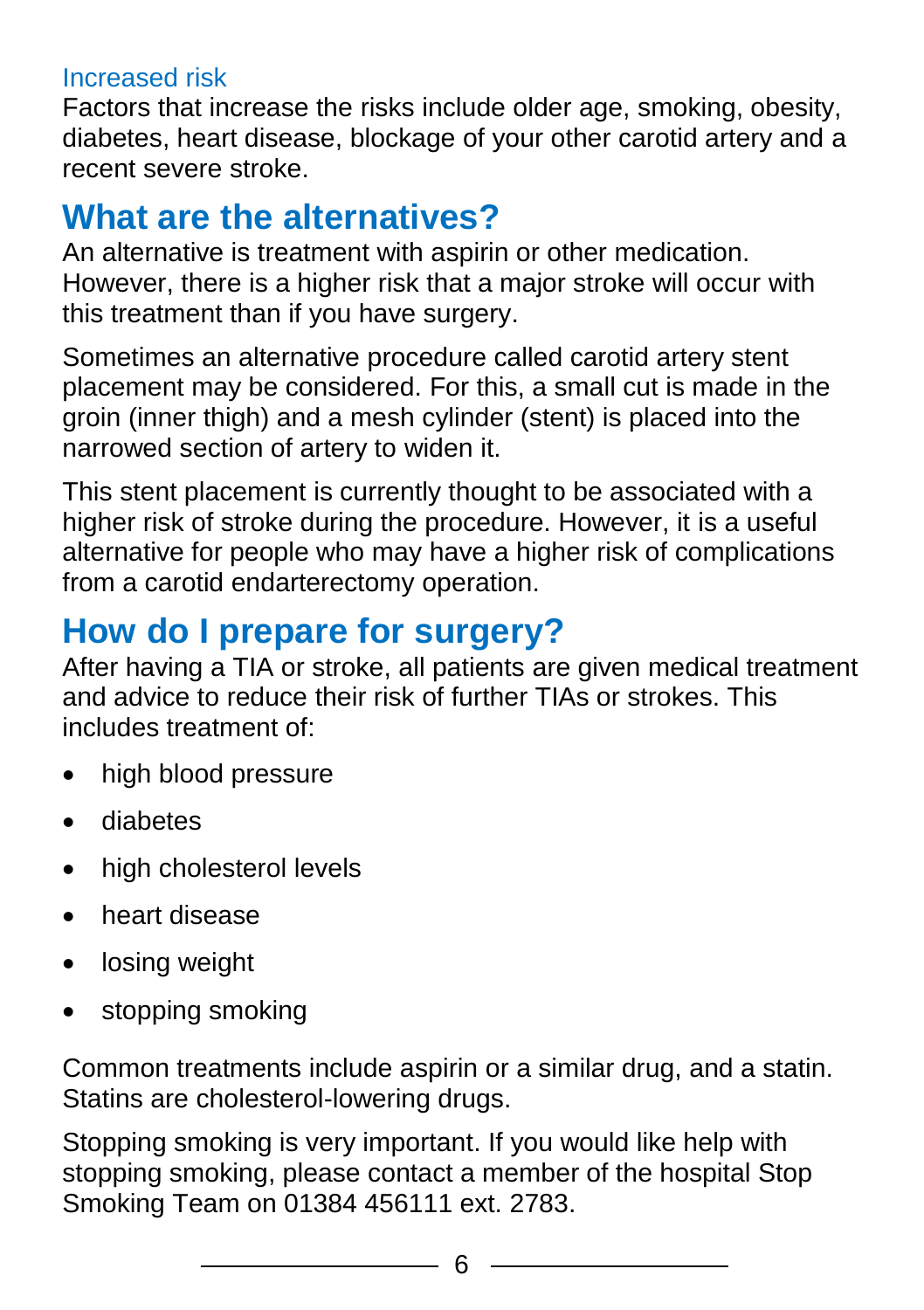## **What happens before surgery?**

We will ask you to come for an appointment to the pre-assessment unit at Russells Hall Hospital. At the appointment, you will see a specially-trained nurse to assess your fitness for surgery.

You will have some tests including an ECG (heart tracing test) and blood tests. Please bring any medication with you that you take regularly. If you have any questions, please ask the nurse.

**We will ask you not to eat for a minimum of six hours before your surgery. You can drink water until two hours before surgery.** 

## **What happens on the day of surgery?**

You will usually need to come to hospital on the day of surgery to ward B3. The average hospital stay is one to two nights. Bring with you any medication you take, nightwear, toiletries and something to occupy your time such as a book or magazine.

We advise you not to bring valuables into hospital. The hospital cannot accept responsibility for your property unless it is handed to a staff member for safekeeping and an official receipt is obtained.

As the procedure is likely to last about two hours, we suggest you go to the toilet before you go to the operating theatre.

#### **What happens about pain relief?**

**The procedure will be carried out using either a general or local anaesthetic.** Anaesthetic is painkilling medication that allows surgery to take place without feeling pain or discomfort.

It will be up to you, your surgeon and your anaesthetist (a specialist in anaesthetics) to discuss which type of anaesthetic will be best in your case.

Some surgeons prefer to use local anaesthetic so they can monitor your brain's reaction to the decreased blood supply experienced during the procedure.

For the anaesthetic, the anaesthetist will insert two drips (needles) into the back of your hands to allow them to give you medications and monitor your blood pressure.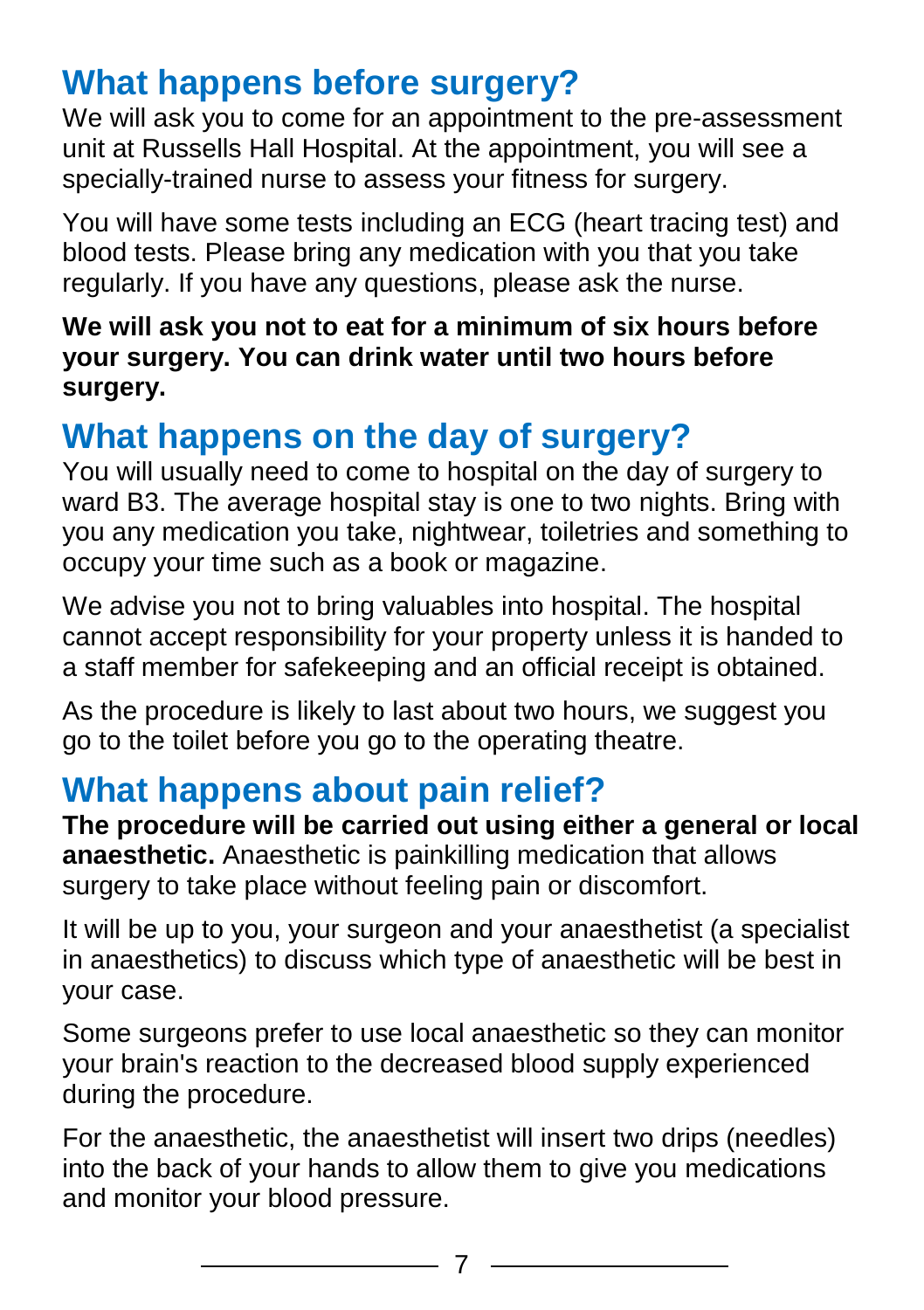If you are having a **[general anaesthetic](http://www.nhs.uk/Conditions/Anaesthetic-general/Pages/Definition.aspx)**, you will then be put to sleep for the procedure.

If you have a **[local anaesthetic,](http://www.nhs.uk/Conditions/Anaesthetic-local/Pages/Introduction.aspx?url=Pages/What-is-it.aspx)** you will be awake for the procedure. The area on your neck will be numbed with a series of injections so you cannot feel any pain. If you feel any discomfort, the surgeon will give you more local anaesthetic to make it comfortable for you.

Sometimes if you are having a local anaesthetic, we may also suggest that you have a light sedative to make you feel relaxed and sleepy, to ease any anxiety. If you have a local anaesthetic, it is normal to be aware that the surgeon is doing the operation, but it should not be painful.

#### **What happens during the operation?**

You will need to sit on a couch which will be adjusted so you are lying back slightly, like at the dentist. The surgeon will clean and cover your neck with some sterile sheets. These will be arranged so it is not too claustrophobic for you but so that you will not be able to see what the surgeon is doing.

When the operation is being performed, you must lie as still as possible. A member of staff will talk to you throughout the procedure.

Once you have had your anaesthetic, the surgeon will:

- Make a cut in the skin of your neck over the carotid artery.
- Temporarily clamp off the artery.
- Remove the inner lining of the narrowed section of the artery.
- Close the artery and use dissolvable stitches to close the skin.

The surgeon may need to put a small tube in to drain away any blood that might build up after the operation. We will take this out after 24 hours.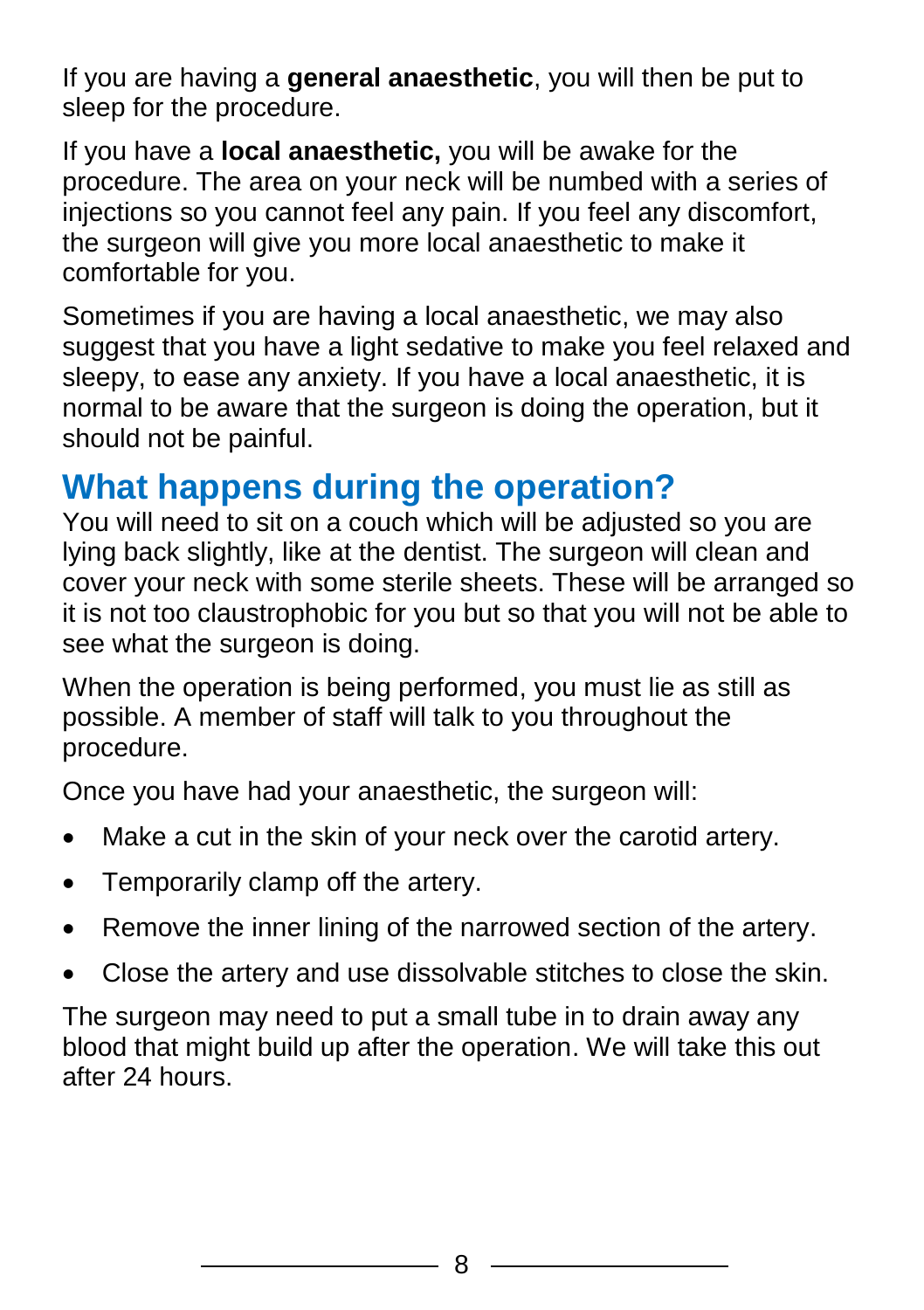#### **What happens after the operation?**

After a short time in the recovery area, we will take you to the Vascular Specialist Care Unit (VASCU) which is part of ward B3.

The nurses will monitor you closely overnight for any complications. The operation site should not be particularly painful and tablet pain relief such as paracetamol is usually sufficient. However, if you are still in pain, please speak to your nurse.

Most people are able to eat and drink a few hours after having surgery.

Relatives can to visit on the evening after surgery.

You will usually be able to leave hospital within 48 hours.

#### **What happens when I leave hospital?**

As dissolvable stitches are used, these will not need to be taken out. You may feel tired for a few weeks after surgery but this should gradually improve as time goes on.

We will usually give you a prescription for a small dose of aspirin, if you are not already taking it. This makes the blood less sticky. If you are cannot take aspirin, we may prescribe another similar drug.

We recommend regular exercise, such as a short walk, combined with rest, to provide a gradual return to normal activity.

#### **Driving**

Always check with your insurance company when you can drive after surgery.

From a medical point of view, you will be able to drive when you can perform an emergency stop safely and without pain. This will normally be about two to three weeks after surgery. It is a good idea to check with your GP.

The DVLA do not allow people to drive for one month after a TIA or stroke. If you have fully recovered, you do not need to inform the DVLA.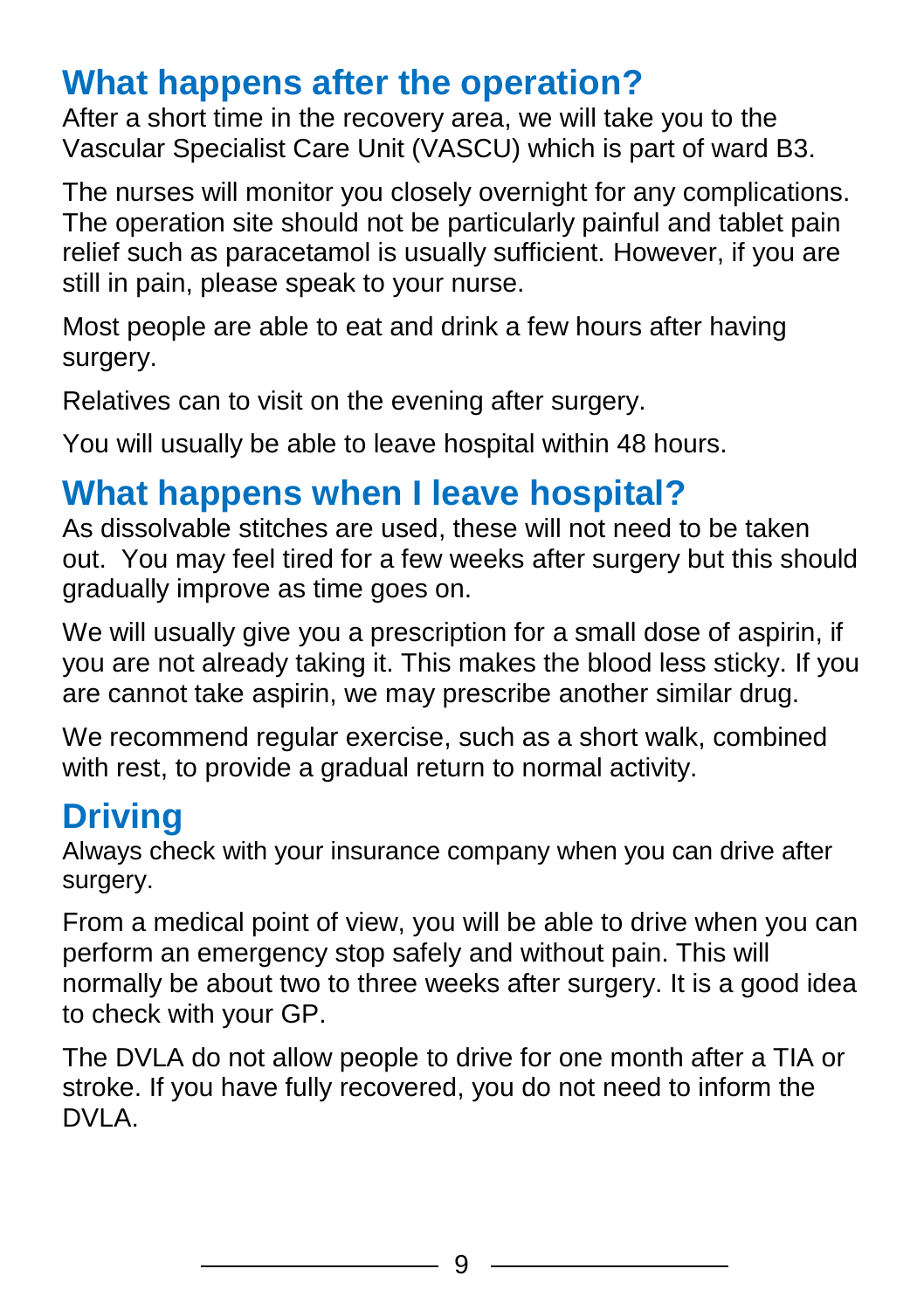#### **What happens next?**

The operation usually reduces your risk of having a stroke or TIA in the long term.

You may be able to help reduce this risk further by improving your general health. This can include taking regular exercise, stopping smoking, controlling any high blood pressure or diabetes, and reducing the amount of fat in your diet. All these things will help reduce the chances of further trouble from CAD.

There are many good drugs that will help to control your high blood pressure and diabetes. Aspirin or similar drugs will help blood to be less sticky, hopefully preventing any problems in the future with blood clots.

#### **Can I find out more?**

You can find out more from the following website:

#### **NHS Choices**

[http://www.nhs.uk/conditions/carotidendarterectomy/Pages/introduct](http://www.nhs.uk/conditions/carotidendarterectomy/Pages/introduction.aspx) [ion.aspx](http://www.nhs.uk/conditions/carotidendarterectomy/Pages/introduction.aspx)

If you have any questions, or if there is anything you do not understand about this leaflet, please contact:

Vascular Nurse Specialist on 01384 456111 ext. 2456 (8am to 4pm, Monday to Friday) or your consultant's secretary

Russells Hall Hospital switchboard number: 01384 456111

#### **This leaflet can be downloaded or printed from:**

http://dgft.nhs.uk/services-and-wards/vascular-service/

If you have any feedback on this patient information leaflet, please email dgft.patient.information@nhs.net